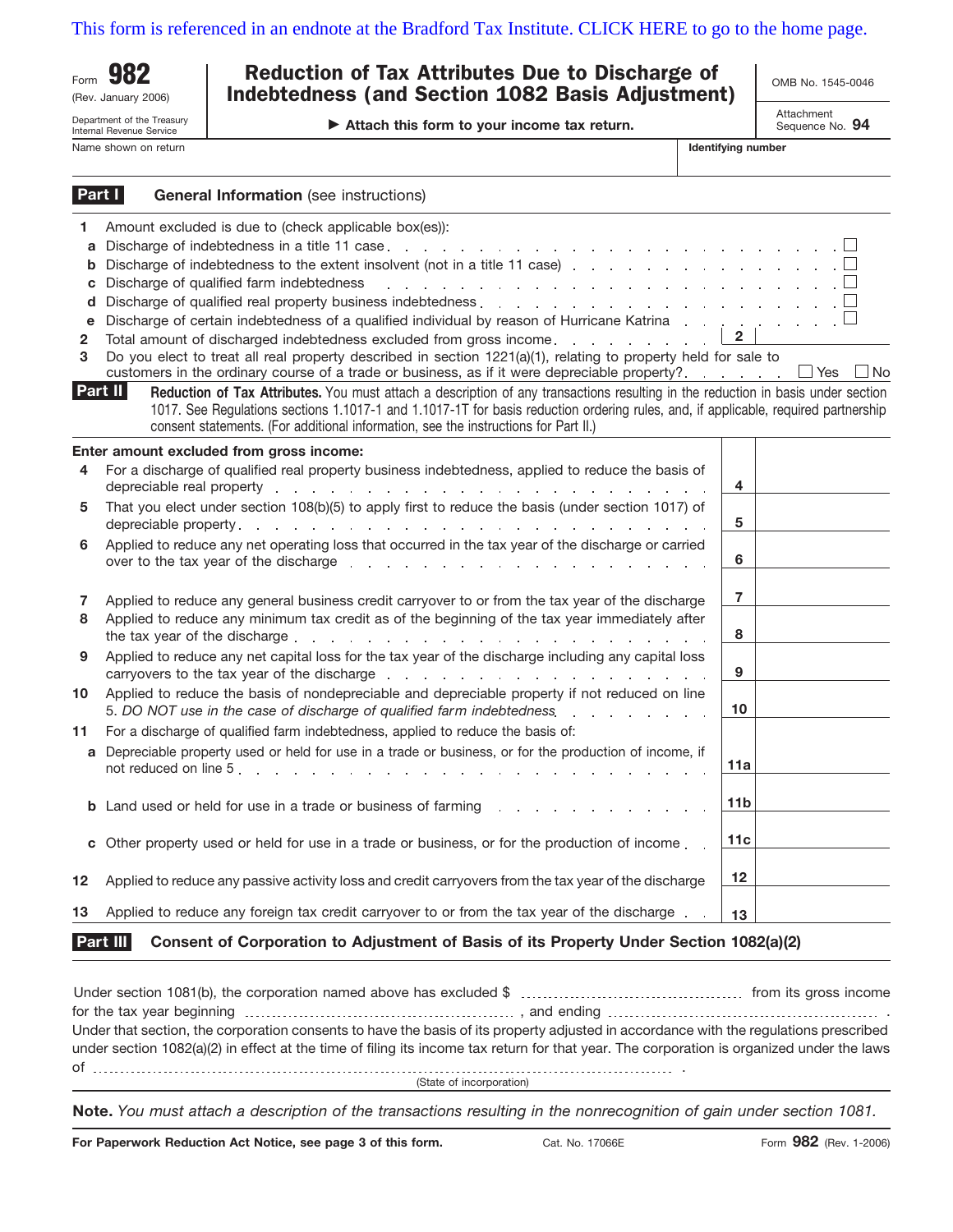## **General Instructions**

*Section references are to the Internal Revenue Code unless otherwise noted.*

#### **Purpose of Form**

Generally, the amount by which you benefit from the discharge of indebtedness is included in your gross income. However, under certain circumstances described in section 108, you may exclude the amount of discharged indebtedness from your gross income. Taxpayers who exclude discharge of indebtedness income from gross income generally, must reduce certain tax attributes either dollar for dollar or 33 cents per dollar (see below).

Use *Part I* of Form 982 to indicate why any amount received from the discharge of indebtedness should be excluded from gross income.

Use *Part II* to report your reduction of tax attributes. The reduction must be made in the following order unless you check the box on line 1d for qualified real property business indebtedness or make the election on line 5 to reduce basis of depreciable property first.

● Any net operating loss (NOL) for the tax year of the discharge (and any NOL carryover to that year) (dollar for dollar);

● Any general business credit carryover to or from the tax year of the discharge (33 cents per dollar);

● Any minimum tax credit as of the beginning of the tax year immediately after the tax year of the discharge (33 cents per dollar);

● Any net capital loss for the tax year of the discharge (and any capital loss carryover to that tax year) (dollar for dollar);

● Basis of property (dollar for dollar);

● Any passive activity loss (dollar for dollar) and credit (33 cents per dollar) carryovers from the tax year of the discharge; and

● Any foreign tax credit carryover to or from the tax year of the discharge (33 cents per dollar).

Use *Part III* to exclude from gross income under section 1081(b) any amounts of income attributable to the transfer of property described in that section.

### **Definitions**

A *title 11 case* is a case under title 11 of the United States Code (relating to bankruptcy), but only if you are under the jurisdiction of the court in the case and the discharge of indebtedness is granted by the court or is under a plan approved by the court.

The term *discharge of indebtedness* conveys forgiveness of, or release from, an obligation to repay.

You are *insolvent* to the extent your liabilities exceed the fair market value (FMV) of your assets immediately before the discharge.

For details, get Pub. 908, Bankruptcy Tax Guide.

#### **When to File**

File Form 982 with your timely filed federal income tax return (including extensions) in a year a discharge of indebtedness is excluded from your income under section 108(a).

The election to reduce the basis of depreciable property under section 108(b)(5) and the election made on line 1d of Part I regarding the discharge of qualified real property business indebtedness may be revoked only with the consent of the IRS.

If you timely filed your tax return without making the election, you can still make the election by filing an amended return within 6 months of the due date of the return (excluding

extensions). Write "Filed pursuant to section 301.9100-2" on the amended return and file it at the same place you filed the original return.

# **Specific Instructions**

#### **Part I**

**Lines 1a through 1c and 1e.** If you check any of these boxes, you may elect, by completing line 5, to apply all or a part of the debt discharge amount to first reduce the basis of depreciable property (including property you elected on line 3 to treat as depreciable property). Any balance of the debt discharge amount will then be applied to reduce the tax attributes in the order listed on lines 6 through 13. For lines 1a, 1b, and 1e only, if after reducing the tax attributes there remains a balance of the debt discharge, the excess is permanently excluded from your gross income. You must attach a statement describing the transactions that resulted in the reduction in basis and identifying the property for which you reduced the basis. If you do not make the election on line 5, complete lines 6 through 13 to reduce your attributes. See section 1017(b)(2) and (c) for limitations of reductions in basis on line 10.

The exclusion relating to insolvency does not apply to a discharge that occurs in a title 11 case. Also, the exclusions relating to qualified farm indebtedness and qualified real property business indebtedness do not apply to a discharge that occurs in a title 11 case or to the extent the taxpayer is insolvent.

*Line 1c.* Qualified farm indebtedness is the amount of indebtedness incurred directly in connection with the trade or business of farming. In addition, 50% or more of your aggregate gross receipts for the 3 tax years preceding the tax year in which the discharge of such indebtedness occurs must be from the trade or business of farming. For more information, see sections 108(g) and 1017(b)(4).

The discharge must have been made by a qualified person. Generally, a *qualified person* is an individual, organization, etc., who is actively and regularly engaged in the business of lending money. This person cannot be related to you, be the person from whom you acquired the property, or be a person who receives a fee with respect to your investment in the property. Also, a qualified person includes any federal, state, or local government or agency or instrumentality thereof.

If you checked line 1c and did not make the election on line 5, the debt discharge amount will be applied to reduce the tax attributes in the order listed on lines 6 through 9. Any remaining amount will be applied to reduce the tax attributes in the order listed on lines 11a through 13.

You cannot exclude more than the total of your: (a) tax attributes (determined under section 108(g)(3)(B)); and (b) basis of property used or held for use in a trade or business or for the production of income. Any excess is included in income.

*Line 1e.* Gross income of a qualified individual does not include any amount which would otherwise be includible in gross income because of a discharge (in whole or in part) of nonbusiness debt, by an applicable entity.This provision only applies to discharges made after August 24, 2005, and before January 1, 2007. However, any amount that you excluded from gross income must reduce certain tax attributes as explained under *Purpose of Form.*

A *qualified individual,* for purposes of this relief, is a natural person whose principal place of abode on August 25, 2005, was located: (1) in the core disaster area or (2) in the Hurricane Katrina disaster area (but outside the core disaster area) and that person suffered an economic loss by reason of Hurricane Katrina. See Publication 4492, Information for Taxpayers Affected by Hurricanes Katrina, Rita, and Wilma, for details about the Hurricane Katrina disaster area.